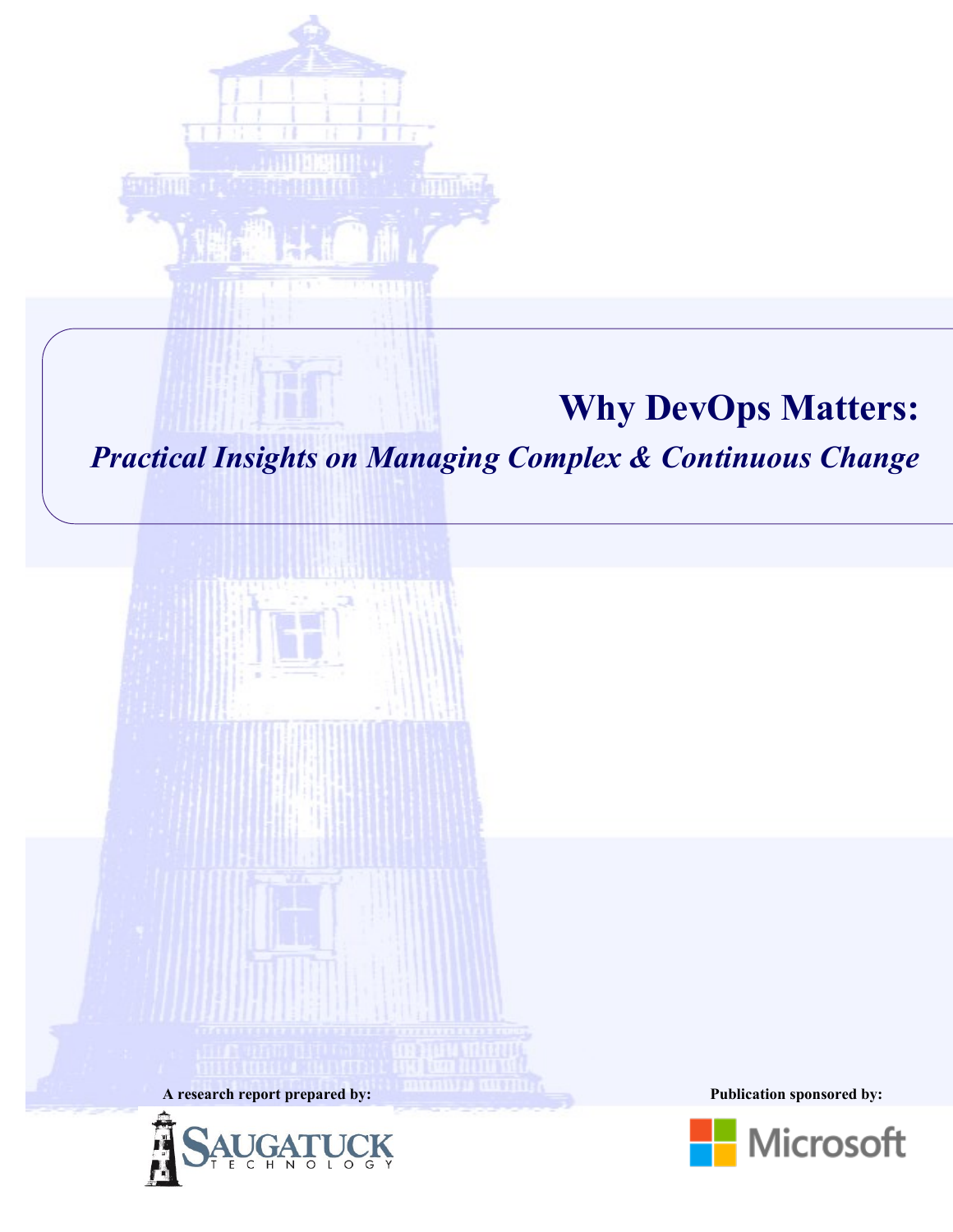| <b>TABLE OF CONTENTS</b> | <b>Introduction: DevOps and Managing Cloud Complexities</b>     |              |
|--------------------------|-----------------------------------------------------------------|--------------|
|                          | <b>DevOps: Emerging Strategy for Managing Continuous Change</b> | $\mathbf{2}$ |
|                          | <b>The DevOps Challenge</b>                                     | 3            |
|                          | How Best to Nurture DevOps in Your Organization?                | 5            |
|                          | <b>Five Best Practices in Building a DevOps Culture</b>         | 6            |
|                          | The Future State of DevOps                                      | 7            |
|                          | Conclusion                                                      | 9            |
|                          | <b>SPONSOR PERSPECTIVE: Microsoft Corp.</b>                     | 10           |
|                          |                                                                 |              |

#### **TABLE OF FIGURES**

| Figure 1 – Top Challenges in Implementing DevOps                  |   |
|-------------------------------------------------------------------|---|
| Figure 2 – DevOps Progress in Windows and Non-Windows Shops       | 4 |
| <b>Figure 3: Organizational Size: Findings and Implications</b>   | 5 |
| Figure 4: IT Leaders v. IT implementers v. IT Developers          | 6 |
| Figure 5: Growing Preference—Best-of-Breed, Loosely-Coupled Tools | 8 |

#### **About This Report**

Saugatuck Technology Inc. is solely responsible for the content of this report. Unless otherwise cited, all content, including illustrations, research, conclusions, assertions and positions contained in this report were developed by, and are the sole property of, Saugatuck Technology Inc. The research and analysis presented in this report includes research from a dedicated survey and interview program with ongoing Saugatuck Technology research programs, including our global survey and interview work with user enterprise business and IT leaders, briefings with providers, and analysis of publicly-available market information from multiple sources.

The publication of this report was funded by Microsoft Corporation.

#### **About Saugatuck Technology Inc.**

Saugatuck Technology, Inc., provides subscription research and management consulting services focused on key market trends and disruptive technologies driving change in enterprise IT, including Cloud, Mobility, Social and Collaborative IT, and Advanced Analytics. Founded in 1999, Saugatuck is headquartered in Westport, CT, with resources in metro Boston, Silicon Valley, and Wiesbaden, Germany. For more information, please visit [www.saugatucktechnology.com](http://www.saugatucktechnology.com) or call +1.203.454.3900.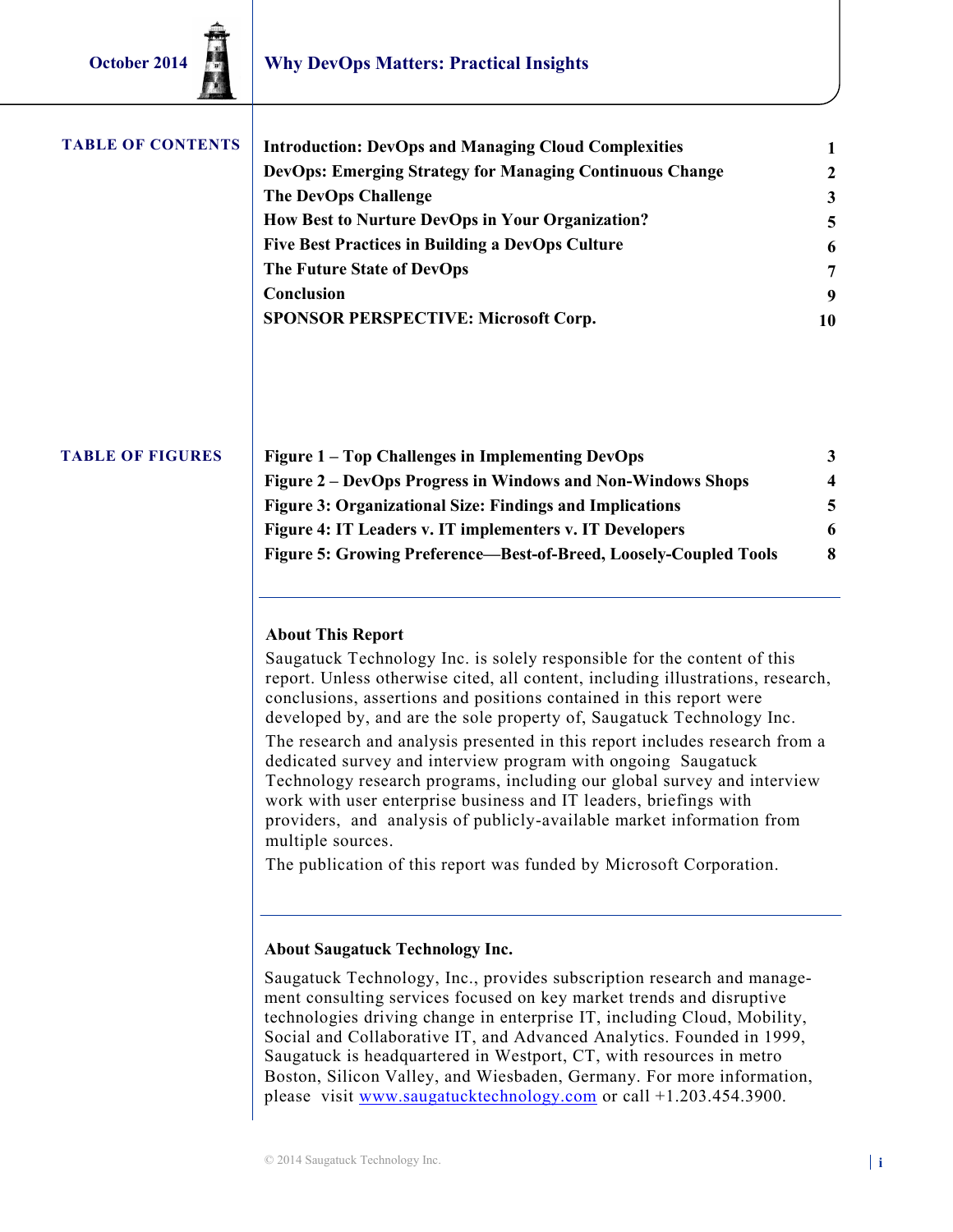#### **INTRODUCTION: DEVOPS AND MANAGING CLOUD COMPLEXITIES**

Continuous deployment of Cloud business solutions is a challenging and sometimes daunting task which DevOps can make manageable. Saugatuck Technology research has recently uncovered these critical learnings for organizations considering DevOps in order to manage complex and continuous systems change:

- To succeed, DevOps must grow beyond pockets of IT automation to span organizational groups and their project activities
- Windows organizations may be especially well-suited to successful adoption of DevOps
- DevOps successes can be incubated, expanded and sustained through Centers of Excellence
- Integrated toolsets based on loosely-coupled platforms will best support DevOps and continuous deployment

This paper presents research and insights intended to support IT leaders and people working in operations to navigate the intricate challenges of deploying DevOps in your organizations.

Continuous deployment of Cloud business solutions in today's marketplace is a competitive necessity. It's a business imperative. Cloud business solutions providers from Plex Systems to GE Software, financial firms and on-line retailers alike, are all embracing continuous deployment because, in the ultra-competitive environments where companies are racing each other to release the next big thing, the last innovation you brought to market is never enough. Just to pick one area -- mobile commerce -- consider the many innovative, emerging technologies that demand continuously creating, deploying and maintaining new apps: for instance, SMS, MMS, bar codes and QR call queuing. With 6 billion plus mobile devices worldwide, the real opportunities for generating revenue through mobile technologies are vast, if not countless.

Delivering Cloud business solutions also means an obligation to increasing responsiveness and reliability for your customers. Time-to-market and software quality are essential for today's enterprises in achieving business goals and in creating and sustaining differentiation. Moreover, technical problems may cost you customers permanently. Should the Cloud business solution deliver poor response time or go down in the middle of a transaction, you are not only not serving your customer, you are creating frustration at best and at worst doing damage to your brand. If it is a mission-critical capability to respond more quickly to glitches, then it is far better to prevent them in the first place by the effective management of complex and continuous change.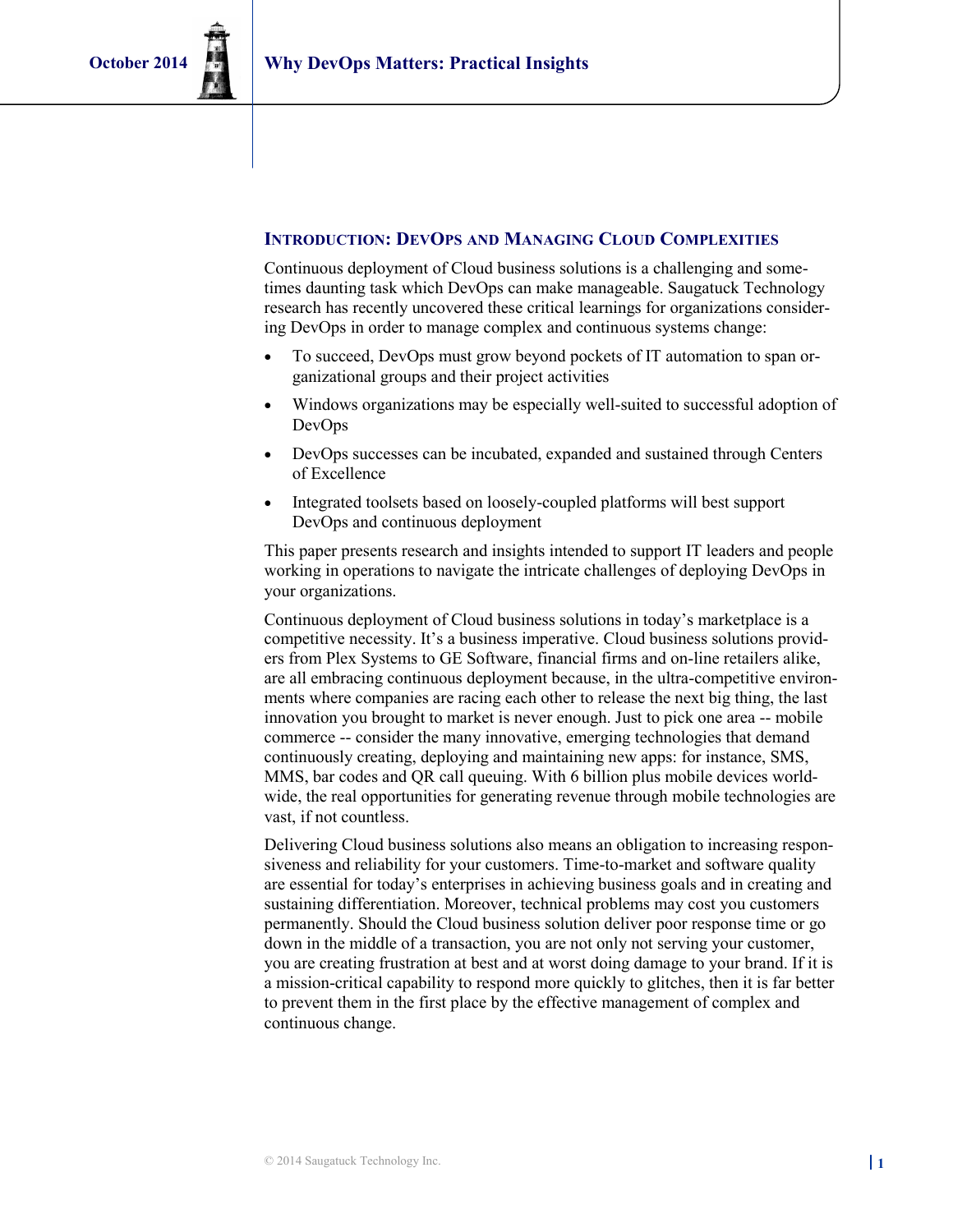#### **DEVOPS: EMERGING STRATEGY FOR MANAGING CONTINUOUS CHANGE**

Along with more rapid change in business requirements, emphasis has shifted dramatically in the develop-deploy equation from the mainframe and client/ server eras of the now-distant past. No longer are developers immersed in an obsession with the requirements completeness of the Waterfall method, which long dominated programming. Today's development / deployment model, built largely on Agile and other similar methods, embraces iterative requirements gathering and continuous delivery of software, in a "nothing's perfect, so let's get something up there, and then get it right" approach.

Thus, the shift to the Cloud over the past fifteen years has brought with it new demands for developers and operations teams alike, who must now manage not just a few maintenance changes once a system has been built, but a continuous stream of change. The challenge is felt keenly in the IT operations organization, where implementing this continuous change has become a time-to-market and software quality challenge. The need for continuous development and deployment, which continues to accelerate, drives the need for DevOps, which we define as *the collaboration and coordination of developers and IT operations in deploying new software releases to benefit the business.* 

Developers are normally consumed by the latest business and technology innovation, while operations teams focus on using technology to keep Cloud business solutions running smoothly. Although, in one view, their approaches can seem almost in conflict, DevOps reframes their apparent conflict as a shared challenge, collaborating in the continuous delivery of business value.

Regardless of company size, whether the company has a pre-disposition to Open Source or Windows, and regardless of whom you ask, DevOps appears to be present in many organizations as "pockets of IT automation." In a recent Saugatuck Technology survey of over 300 development and IT operations professionals and managers, 71 percent of companies have pockets of IT automation and 54 percent are incubating DevOps in one or more small projects. Only 37 percent of these organizations have a formal DevOps strategy today. Yet, to succeed in managing complexity, DevOps should grow beyond these pockets of best practice to span all organizational groups and their project activities. What's preventing this? What are the barriers to organization-wide success with DevOps? Overcoming long-established cultural habits and other forms of organizational resistance is necessary if DevOps is to grow beyond pockets of IT automation and best practice. How to nurture the growth of DevOps will take somewhat different forms, depending upon the organization and the nature of its cultural resistance. In some organizations, it may be sufficient to raise awareness through training and positive incentives. In others, the strong hand of executive leadership may be required, especially when cross-organizational collaboration is suffering due to stovepipe mentalities.

As we have observed, for instance, developers are more concerned with innovation and productivity and IT operations with control, availability and production efficiency. Transcending these narrow, but important points of view is essential in order to collaborate on delivering manageable solutions to drive and benefit the organization, serve the customer and attract new business revenues. Organizations transitioning to today's new business environment may require strong leadership to ensure these priorities are not undermined by narrow self-interest and stovepipe mentalities.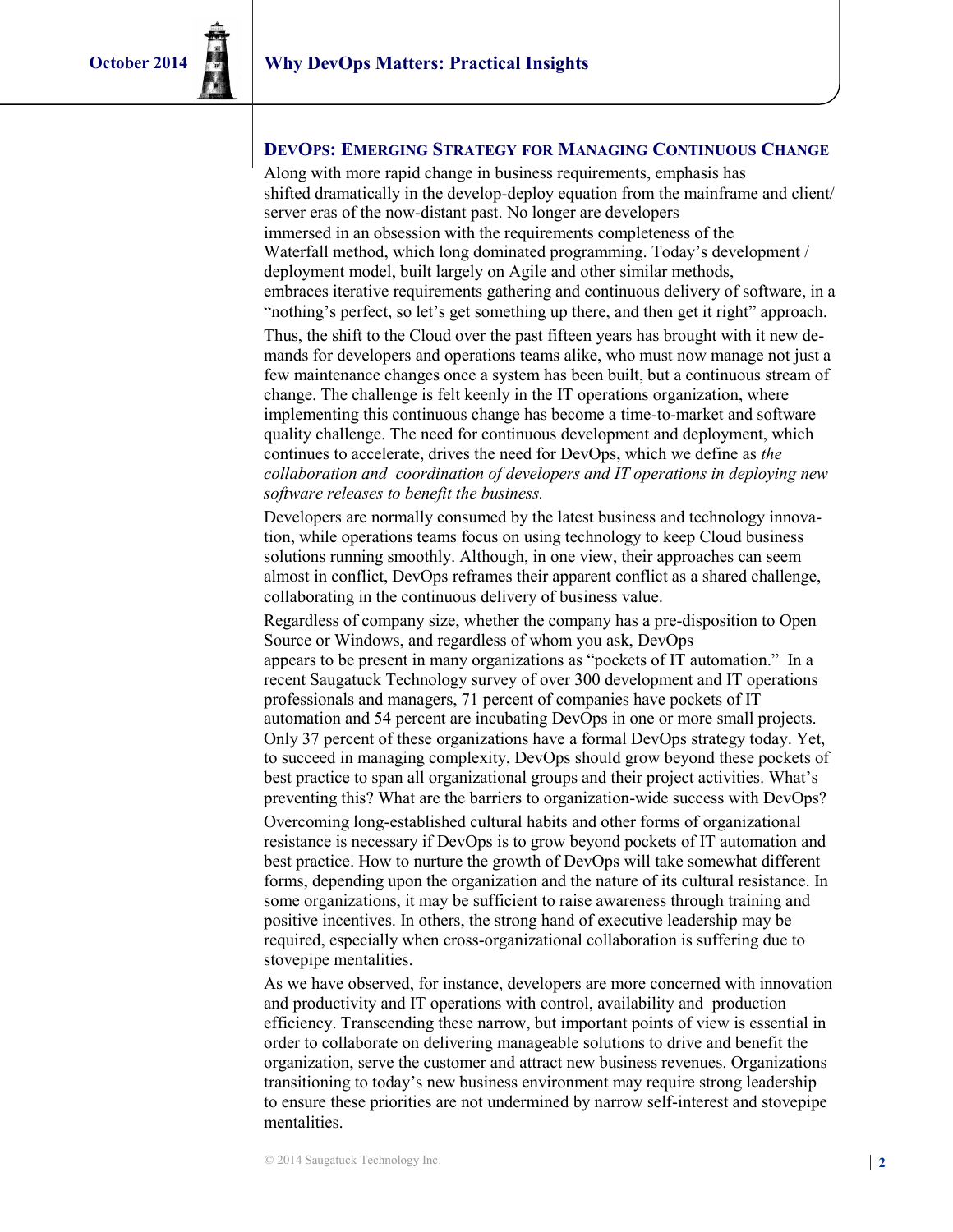#### **THE DEVOPS CHALLENGE**

First of all, DevOps is about people and process. It's a methodology that enables organizational groups to communicate with each other across silos and to coordinate their activities. Thus, it is not surprising that established cultural habits are the number one challenge to DevOps, especially barriers to crossorganizational collaboration, the critical element of successful DevOps practice.

#### **Figure 1: Top Challenges in Implementing DevOps**



*Source: Saugatuck Technology Inc.*

Most of the other barriers to success with DevOps are about less-than-direct resistance, such as lack of experience or understanding, lack of management support, productivity pressures and priorities, and challenges in aligning the right people with their most appropriate positions in a DevOps organization. Nevertheless, these obstacles can have as much negative influence as direct resistance. Passive forms of resistance can kill or delay the implementation of DevOps just as well as can overt opposition.

> At the same time, the Saugatuck survey has turned up two additional interesting findings about organizational resistance to DevOps:

- 1. Larger firms feel cultural habits are slightly less an obstacle than smaller firms, possibly due to larger firms having more recognition of the importance of managing complexity and continuous deployment. Because they recognize the potential business value of DevOps, larger firms are willing to attempt to break old cultural habits.
- 2. Non-Windows shops report more DevOps challenges stemming from organizational culture, while Windows shops are less concerned about cultural resistance. Why are Windows shops less concerned? Most likely, they are more used to structure and formal organization than non-Windows shops. In Saugatuck's view, DevOps requires more structure and more organization than the non-Windows shops are used to. Having a defined structural model for people and process is critical to the ongoing success of DevOps. Overall, Windows shops are more predisposed toward achieving success in DevOps.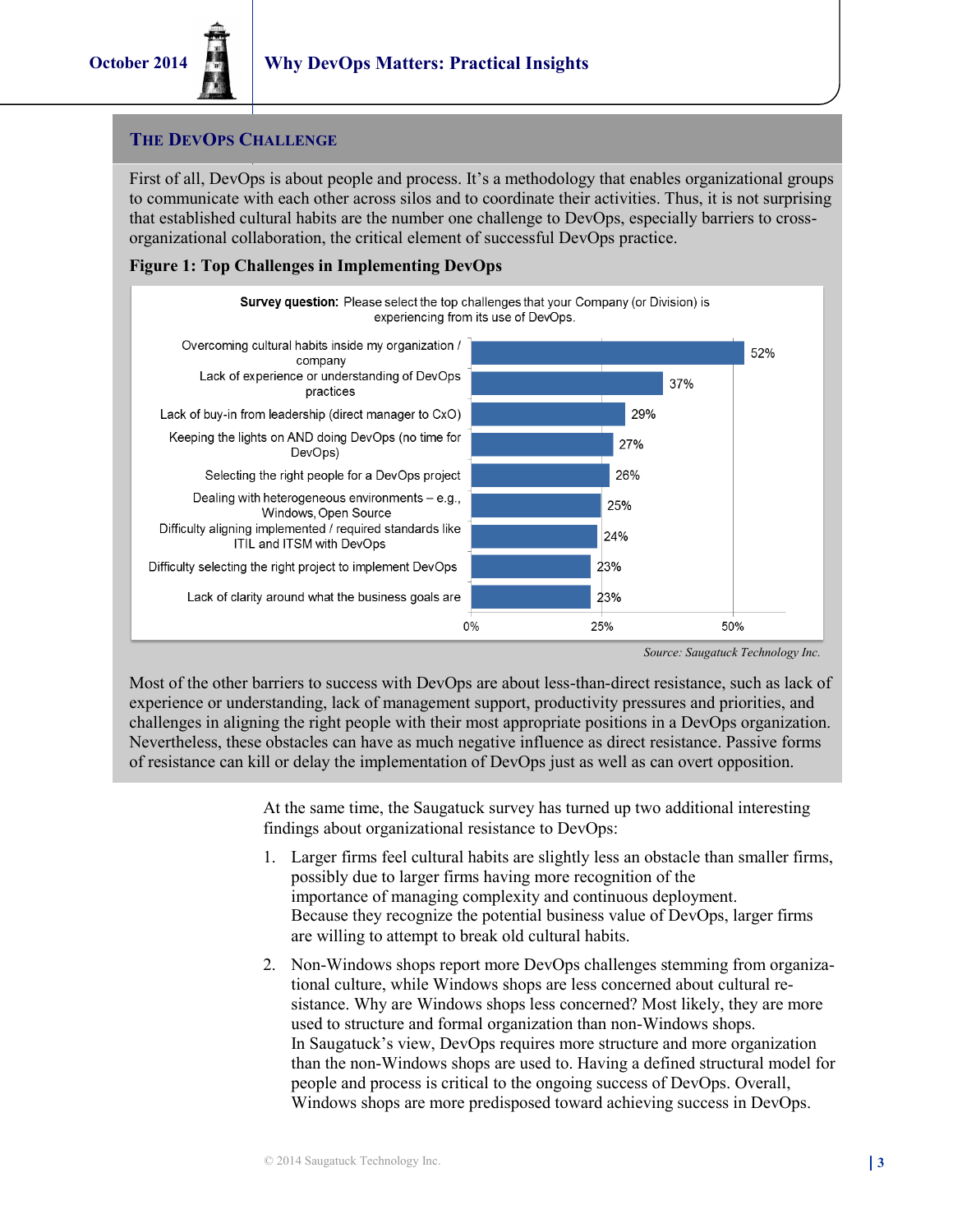Many people would expect that non-Windows shops using open source DevOps tools would be on the leading edge of DevOps adoption. And some may be. However, in the recent Saugatuck survey, there was no significant difference in progress with DevOps reported by Windows and non-Windows organizations as shown in Figure 2.



#### **Figure 2: DevOps Progress in Windows and Non-Windows Shops**

Note especially the close alignment between Windows and Non-Windows shops (within a single percentage point or two) on all categories except for Technology / Product. That is not exactly a surprise, given we are differentiating by technology platform. However, the interesting thing is how this aligns with another survey finding.

Although all respondents, regardless of platform, indicated a strong likelihood to shift from standalone tools and single-vendor platforms to platformbased, loosely-coupled tools, Windows shops showed significantly higher expectation (52 percent) than Non-Windows shops (43 percent) by 2016. The difference for Non-Windows shops was in the continued increase in standalone single-vendor tools. Standalone tools for Windows shops declined from 34 percent to 20 percent by 2016, while Non-Windows shops showed an increase of from 20 to 25 percent.

Saugatuck sees this as clear evidence that *Windows shops are making the same kind of progress as Non–Windows shops in deploying DevOps as a methodology, if not slightly better, but are looking for a more holistic, platform-driven tools environment than currently exists.* 

*Source: Saugatuck Technology Inc.*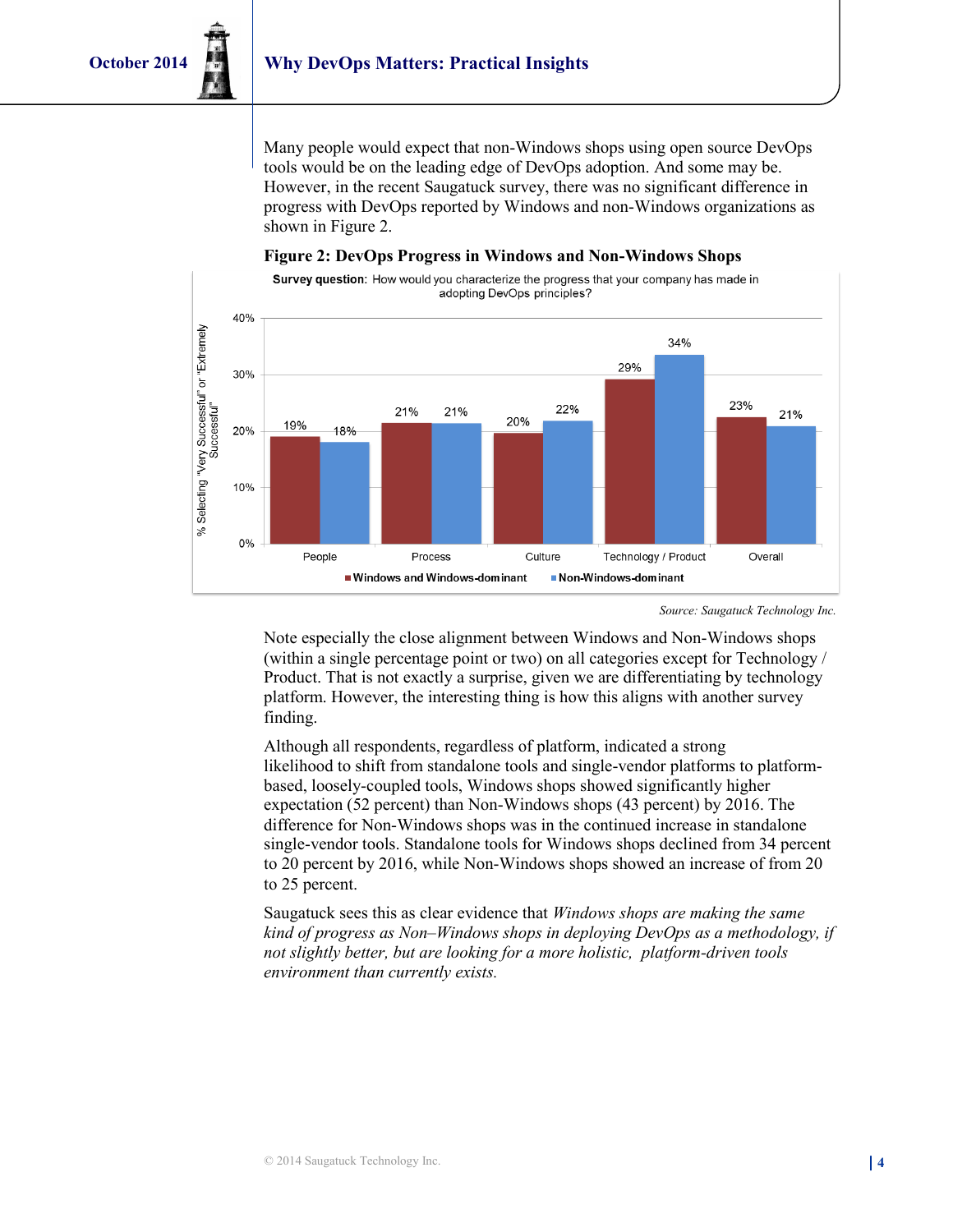#### **HOW BEST TO NURTURE DEVOPS IN YOUR ORGANIZATION?**

The short answer is…it depends. Every organization is different, and to be successful you have to be responsive to the cultural dimensions of your organization. That said, company size matters, has a dramatic impact on many aspects of DevOps and can provide guidance for how to succeed building a DevOps organization. For instance, *smaller firms are looking to improve development process agility, while larger firms are more inclined to favor improved quality and faster response time to line of business needs.* The larger the enterprise, the more likely they are to see DevOps as the dominant approach by YE2016. However, all sizes of organizations do expect very dramatic growth in the use of DevOps by 2016.

In Figure 3, Saugatuck has summarized some specific findings with respect to size of organization that can help guide the growth of DevOps.

| <b>Finding</b>                                                                                                                                                              | <b>Implication</b>                                                                                                                                                |  |
|-----------------------------------------------------------------------------------------------------------------------------------------------------------------------------|-------------------------------------------------------------------------------------------------------------------------------------------------------------------|--|
| Smaller firms indicate more activity<br>focused in small, one-off-style projects.                                                                                           | Likely, smaller firms will require more<br>effort to implement and follow project<br>standards.                                                                   |  |
| The larger the firm, the more likely it is<br>to favor guidelines, policies, or a formal<br>DevOps strategy in place                                                        | We attribute this to larger firms having<br>more formalized IT organizations with<br>more resources.                                                              |  |
| The largest firms also indicate more<br>effective coordinated use of DevOps<br>and report a greater degree of progress<br>with people, process, culture, and<br>technology. | These largest firms may have a greater<br>breadth of DevOps activity across the<br>organization, a greater awareness of<br>DevOps activity or, most likely, both. |  |

#### **Figure 3: Organizational Size—Findings and Implications**

*Source: Saugatuck Technology Inc.*

Another important consideration in growing an organization-wide DevOps culture is dealing with the needs of the heretofore organizational silos. Here are some bulleted findings of interest:

- Developers report the fewest problems with leadership buy-in, selecting the right people, and aligning standards – and the highest level of problems dealing with organizational habits and complex environments.
- IT Strategists and Leaders value the collaboration angle of DevOps above all others, while Developers are more focused on technology.
- IT leaders also report more DevOps efforts across the board, while Developers seem to not know of strategy and guidelines that may exist. Developers also are less likely to see the use and benefits of DevOps.
- IT Leaders have greater expectations for DevOps, perhaps due to their wider scope of awareness of what DevOps is and can do, and what still needs to be done.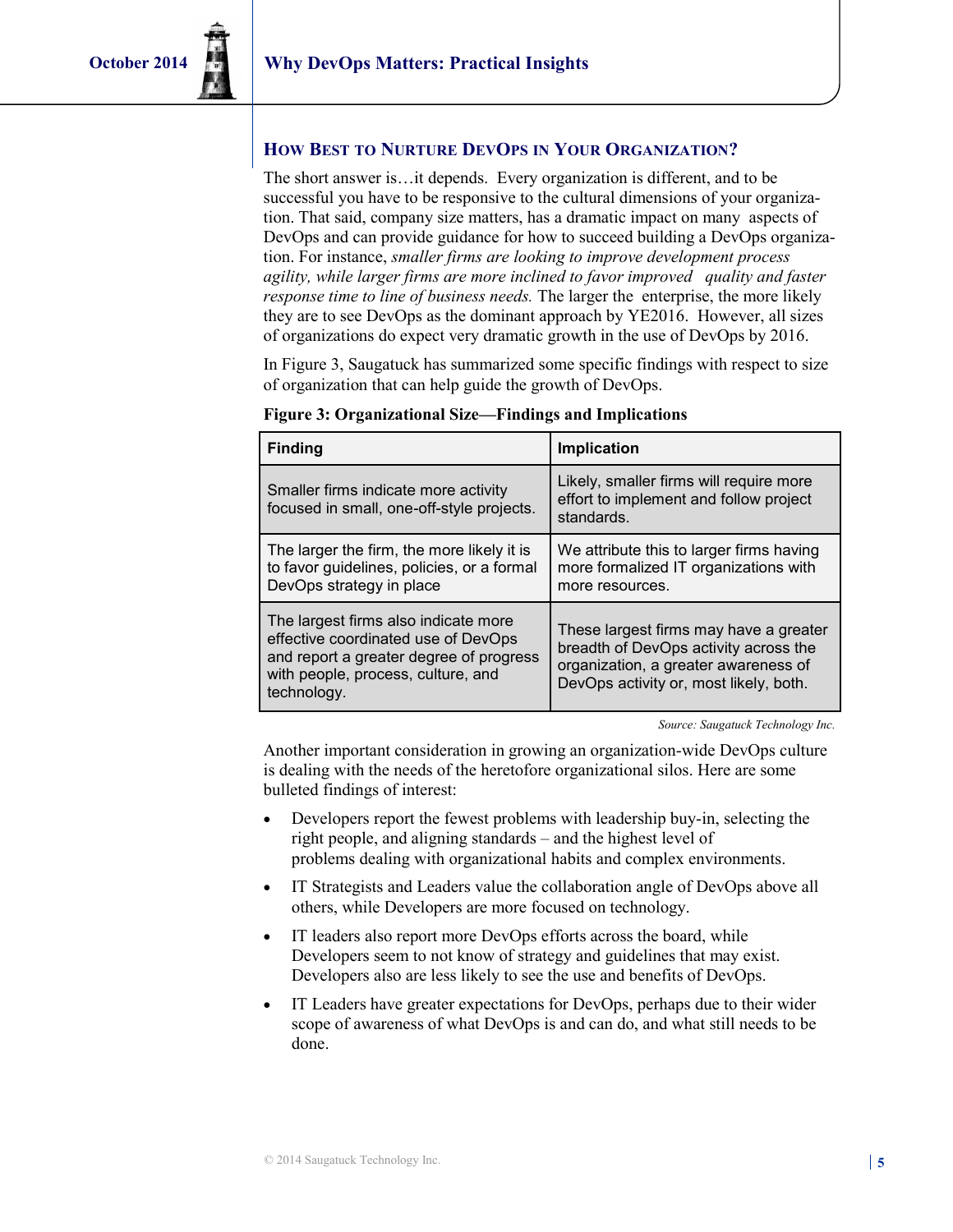Figure 4 below presents some of these findings at a glance, showing general alignment, but also some differences among these three organizational groups – IT Leaders, IT Implementers and IT Developers – that are relevant to planning how best to nurture DevOps in your organization. The roles and responsibilities clearly shape attitudes in each of these organizational groups. What is most surprising about these findings is the high degree of alignment among the three groups, except in regard to the first issue: whether the organization is making progress with DevOps. IT Leaders take the most optimistic view, while IT Developers are the most pessimistic and IT Implementers are somewhere in between those two points of view.

|                                                                       | <b>IT Leaders</b> | <b>IT implementers</b> | <b>IT Developers</b> |
|-----------------------------------------------------------------------|-------------------|------------------------|----------------------|
| <b>Making Progress</b><br>with DevOps                                 | <b>HIGH</b>       | <b>MED</b>             | LOW                  |
| Have a DevOps<br><b>Strategy</b>                                      | <b>LOW</b>        | LOW-MED                | LOW                  |
| DevOps Will<br><b>Optimize Resources</b>                              | <b>MED</b>        | LOW-MED                | <b>HIGH</b>          |
| DevOps Will<br><b>Improve Quality</b>                                 | <b>HIGH</b>       | <b>HIGH</b>            | <b>MED-HIGH</b>      |
| DevOps Will Yield<br><b>Faster Releases</b>                           | LOW-MED           | MED                    | <b>MED</b>           |
| DevOps Will Yield<br><b>Faster Response to</b><br><b>Requirements</b> | <b>MED</b>        | <b>HIGH</b>            | <b>HIGH</b>          |

*Source: Saugatuck Technology Inc.*

Obviously there are no quick fixes for these attitudes and expectations. They arise out of the training and practices of the different professional groups. Some would say they have been developed, even nurtured, over many years, especially in larger and "older" organizations. However, it is extremely useful to keep these in mind when building a DevOps culture. Motivation and reinforcement \of new practices can be far more effective that way.

#### **FIVE BEST PRACTICES IN BUILDING A DEVOPS CULTURE**

As Saugatuck has discovered, larger organizations may be able to teach us from their more successful experiences in building DevOps culture. What best practices are larger firms employing that others can learn from, which lessen the sting of breaking ingrained cultural habits and improve the ease of collaborating across different professional groups?

Let's consider these five best practices for growing organization-wide DevOps:

1. **Start with smaller projects and engender a Center of Excellence approach.** In very large or very small organizations, a virtual Center of Excellence may create focus for gathering and disseminating information and guidance. Such a virtual group may be able to establish and maintain consistent practice across an organization that might otherwise permit too much local variance in implementing DevOps.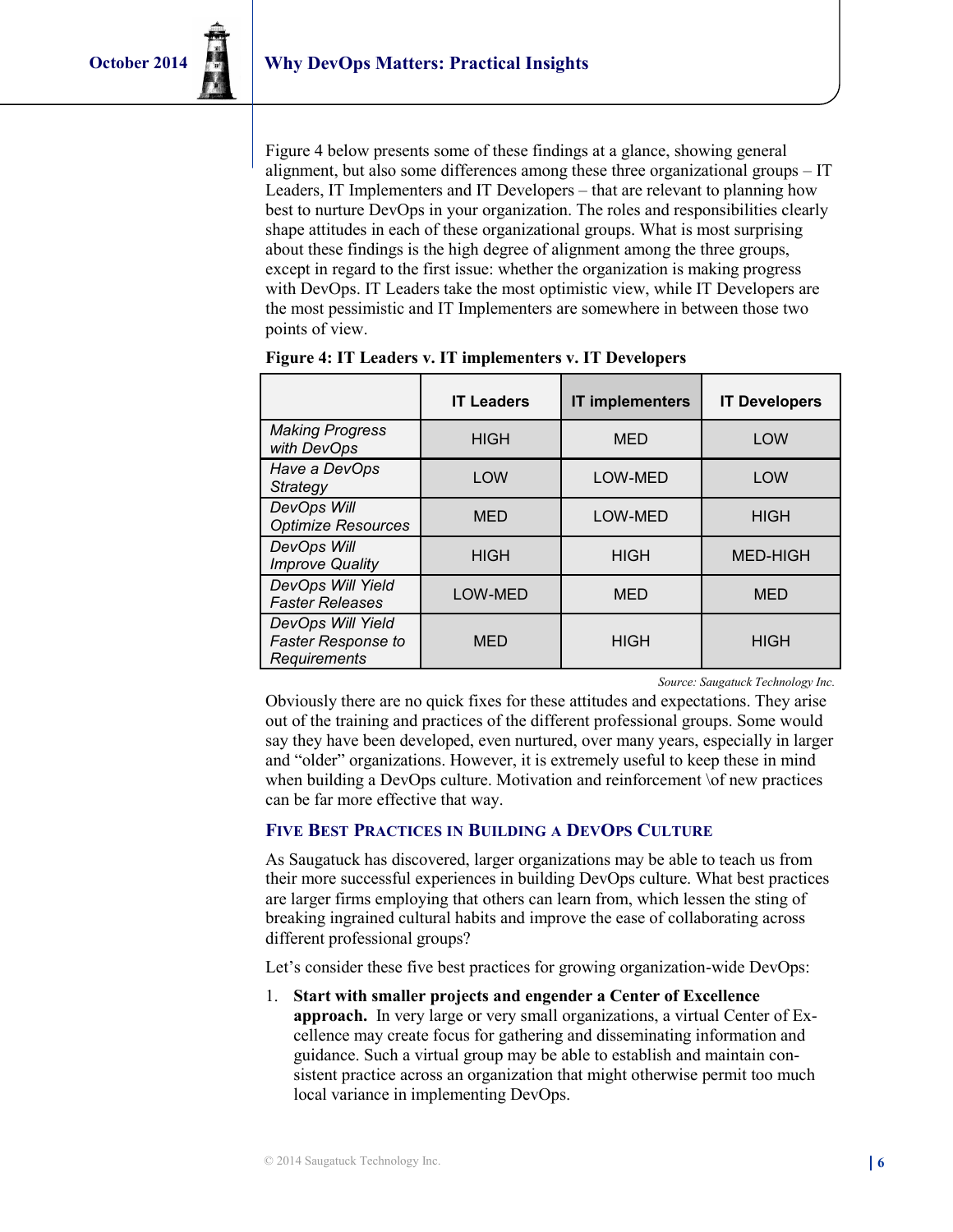- 2. **Conduct DevOps awareness and training seminars.** These training seminars can build a spirit of collaboration across diverse professional groups such as Developers, IT Implementers and Operations Staff, and IT Leaders. Such seminars are an opportunity to bring in positive outside influences with proven track records for DevOps success.
- 3. **Identify, evaluate, standardize on a DevOps toolset.** While the foundations of DevOps are methodological, and should respect ITIL process management, a consistent toolset can further reinforce DevOps practices and evolve with the maturity of the DevOps organization.
- 4. **Include business analysts in the Center of Excellence, who can identify and maintain relevant business metrics to drive the creation of business value.** Where possible a business owner should be present as the overall lead Agree on consistent set of key success metrics that the Center of Excellence will report regularly to business executives and other organizational sponsors. One very successful approach is to implement tools to gather and report on those metrics, e.g., information dashboards with drill-down detail.
- 5. **Evaluate progress regularly and repeat with improvements for each new project or set of initiatives.** Progress toward defined milestones should be communicated to senior leadership and other teams to reinforce successful practices, show key learnings, and inspire other teams to want to do the same. A successful DevOps organization is a living process of continuous improvement and not a static shell to retreat inside. Its purpose should be proven and its processes improved on a regular basis with no endpoint in mind. Rather, the DevOps organization should evolve in order to deliver business value for the organization -- and not the set of technology-driven methods, tools and practices that make that business value possible.

#### **THE FUTURE STATE OF DEVOPS**

As we have observed in the discussion above, Windows shops are making the same kind of progress as Non–Windows shops in deploying DevOps as a methodology. However, as is shown in Figure 5 on the following page, Windows organizations are looking for a more holistic, platform-driven tools environment than currently exists.

It is true that there are already excellent tools on the Windows platform that can effectively support DevOps practices. For example, the systems management platform in Windows PowerShell enables deploying and managing configuration data for software services and for managing the environment in which these services run. System Center, Azure Resource Manager, Visual Studio Online, TFS Online, PowerShell DSC all can play a role in managing continuous integration and delivery with DevOps. Even third-party best of breed tools from the non-Windows world such as Chef, Puppet and ScriptRock's Guardrail can either integrate with PowerShell or run as complementary tools.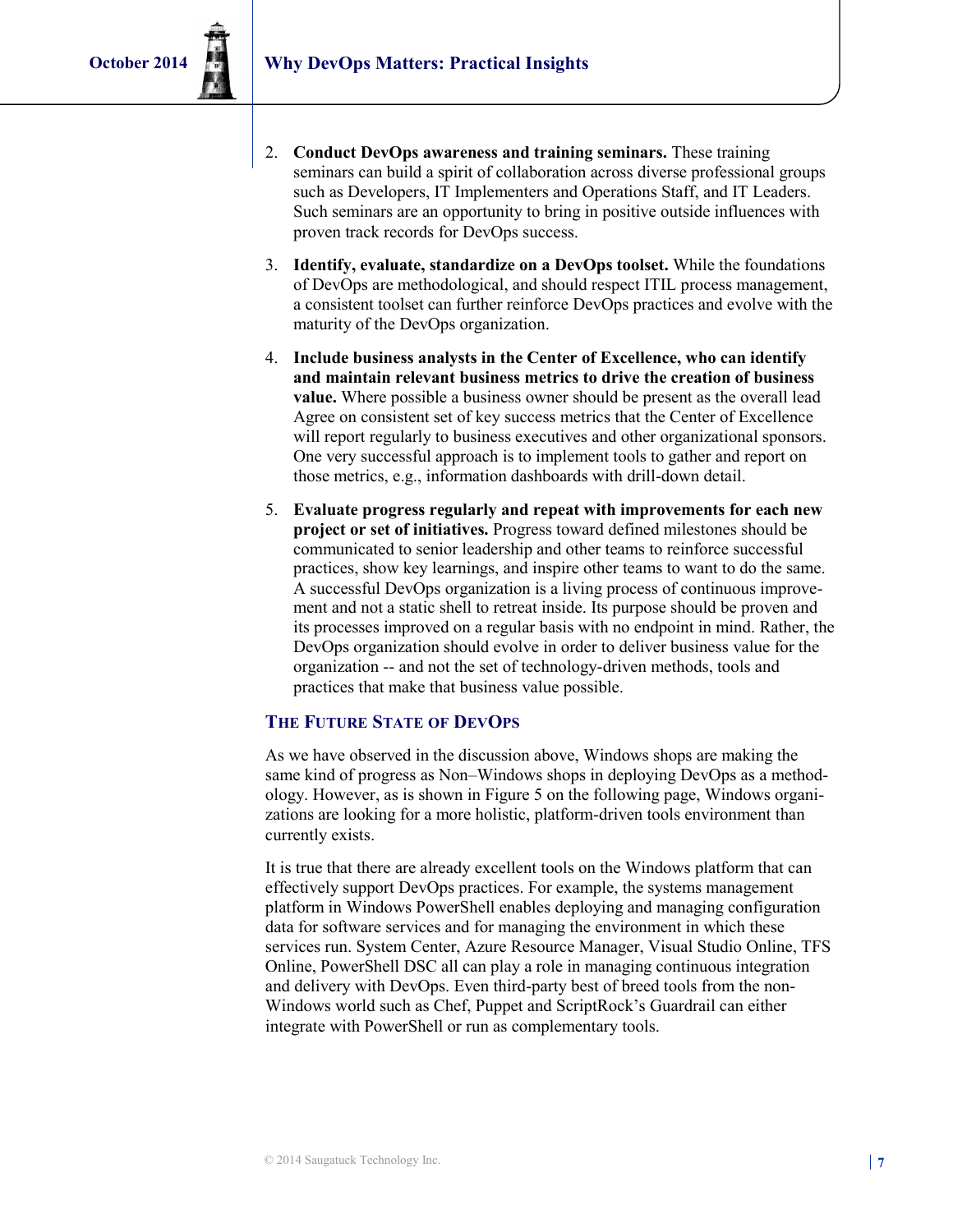Based on the Saugatuck survey responses seen in Figure 5, we can see there is a desire to mix and match tools DevOps professionals are comfortable with. Rather than have a single, monolithic offering from a platform provider, the survey data suggest organizations would strongly prefer to work with a platform-based solution composed of a mix of vendor-provided tools and best-of-breed, standalone tools, that all can integrate, share data and work together.





Survey question: Please indicate your organization's preference, now and 2 years from now. for using DevOps tools.

*Source: Saugatuck Technology Inc.*

Moreover, according to the survey data depicted above, Windows dominant environments will increase their use of DevOps tools from 16 percent in 2014 all the way up to 52 percent in 2016, an even more dramatic expected growth than may be seen in Non-Windows environments. This clear preference by 2016 is also found across all three professional groups: IT Leadership, IT Implementers and Developers. This will be especially true, as we have seen, in large and very large organizations, which also show at least threefold growth in preference for "a single vendor, loosely-coupled, best-of-breed platform." But smaller organizations are not far behind, many of them driven by the need to coordinate effectively and maximize their scarce resources. Enterprises of all sizes are embracing DevOps and platform-based tool sets are their nearly universal preference.

The reason for this is becoming more obvious with every passing day, whether in the Cloud or in a hybrid environment. Businesses are innovating in faster and faster cycles and driving more and more change, not once or twice a year, but almost continuously. Managing complexity in today's business and systems architectures, in which APIs abound and interfaces multiply almost exponentially, demands a new approach to management.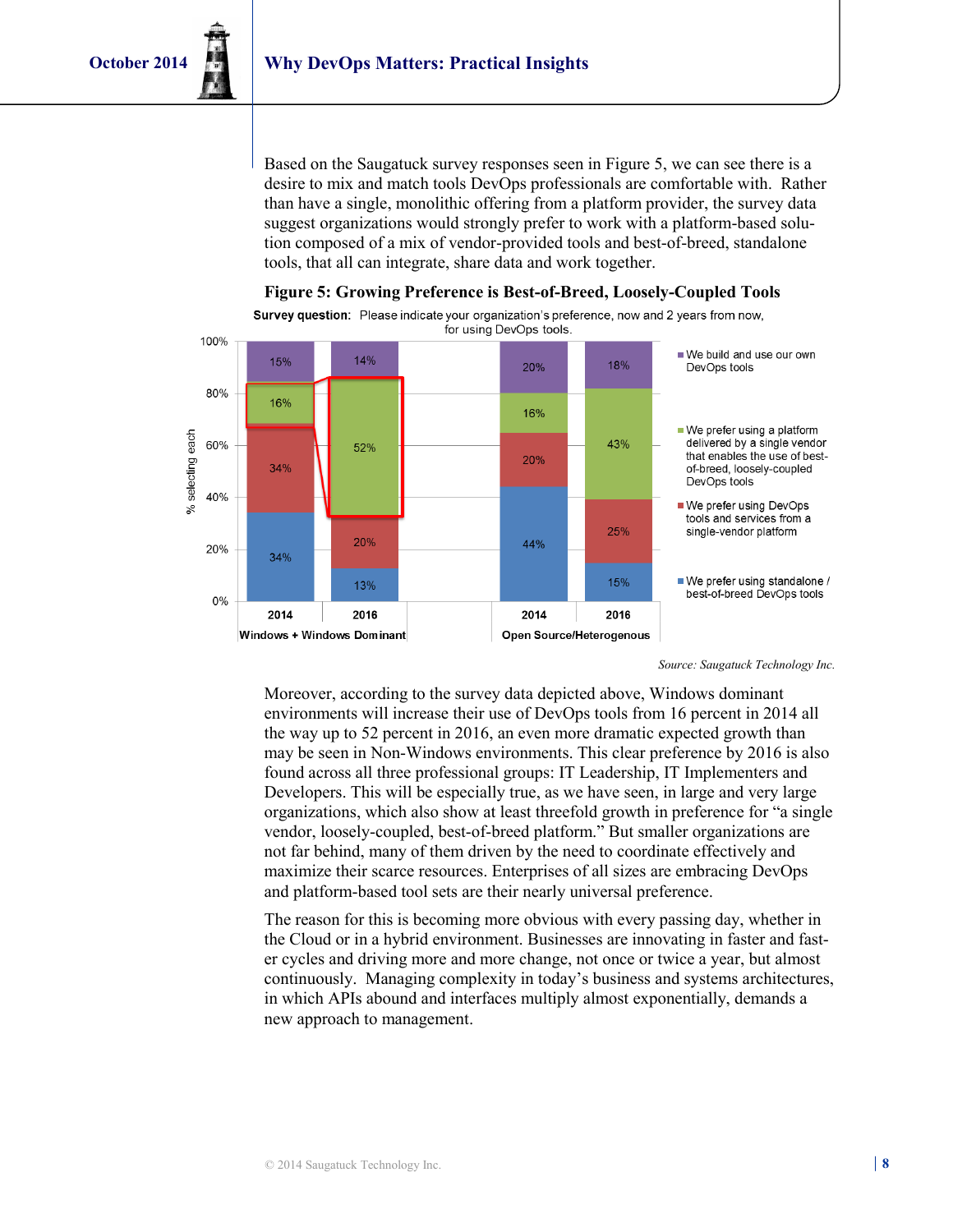#### **CONCLUSION**

Continuous deployment of these increasingly complex solutions is a challenging and sometimes daunting task which DevOps can make manageable. However, to succeed, DevOps must grow beyond pockets of IT automation to organizational groups and their project activities.

While overcoming cultural resistance is never simple, Windows organizations may be especially well-suited to successful adoption of DevOps, and especially in larger organizations, which are more accustomed to structured development processes and collaborative models. While Windows firms still feel a cultural shift like DevOps as a challenge, as the Saugatuck survey made clear, it is less of a challenge than for Non-Windows shops.

Naturally well-poised to adopt and nurture DevOps, Windows organizations are already making steady progress in extending DevOps culture beyond those initial pockets of IT automation and best practice.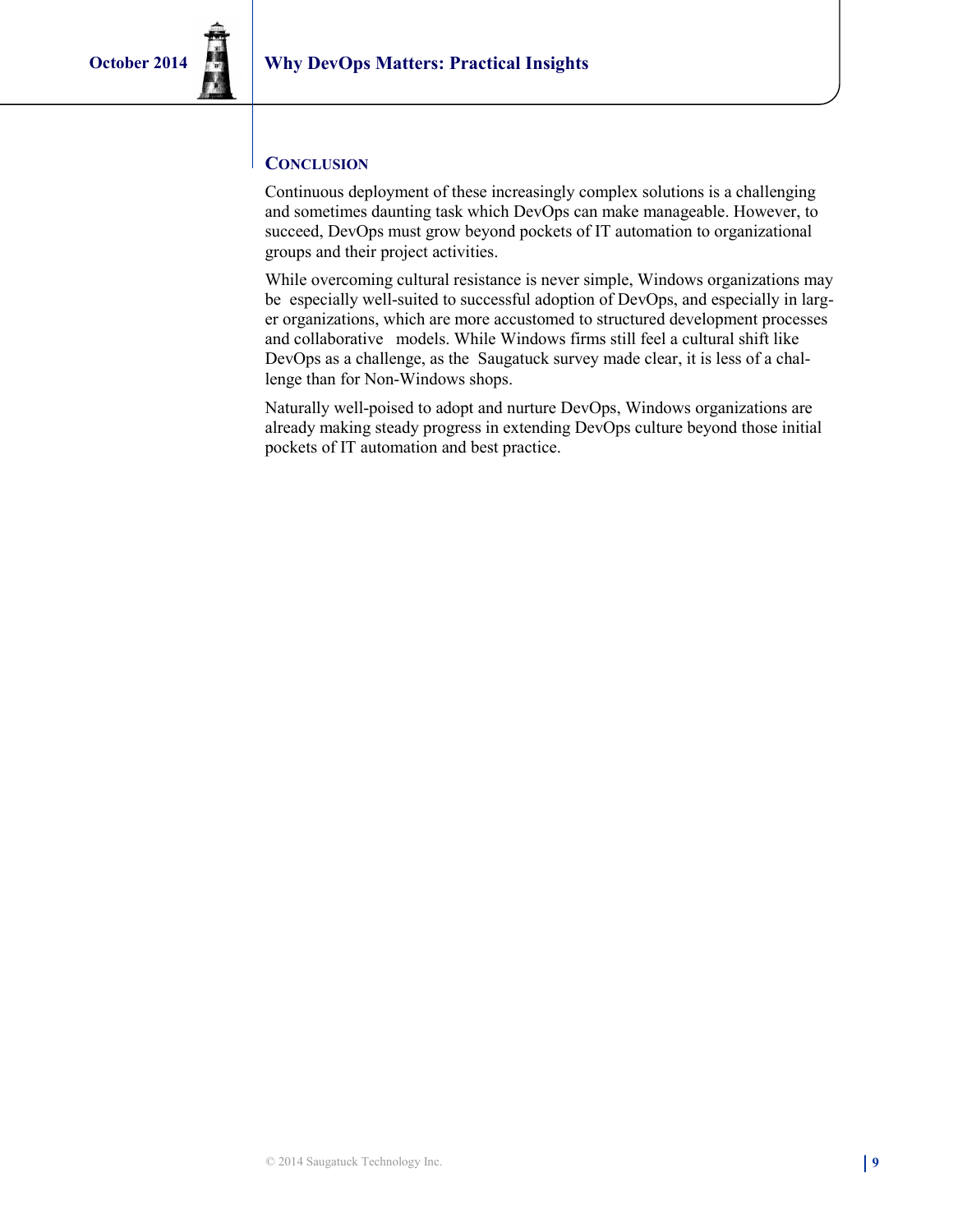### **SPONSOR PERSPECTIVE**

## DevOps done right with Microsoft

DevOps is for everyone, large and small, startup as well as well-established enterprises. CIOs and operations staff across companies of different sizes who empowered teams working the DevOps way see improvements, including the following:

- 50 percent or greater improvements in software quality
- Over 60 percent release more often
- 50 percent or more see improve collaboration

DevOps done right can help IT Operations and Developers become more agile and responsive.

There is not a one-size-fits-all solution. Here at Microsoft, we believe DevOps can only be effectively implemented through People, Process, and Tools.

> To find out more information DevOps @ Microsoft, please visit us at http://aka.ms/devopstl.